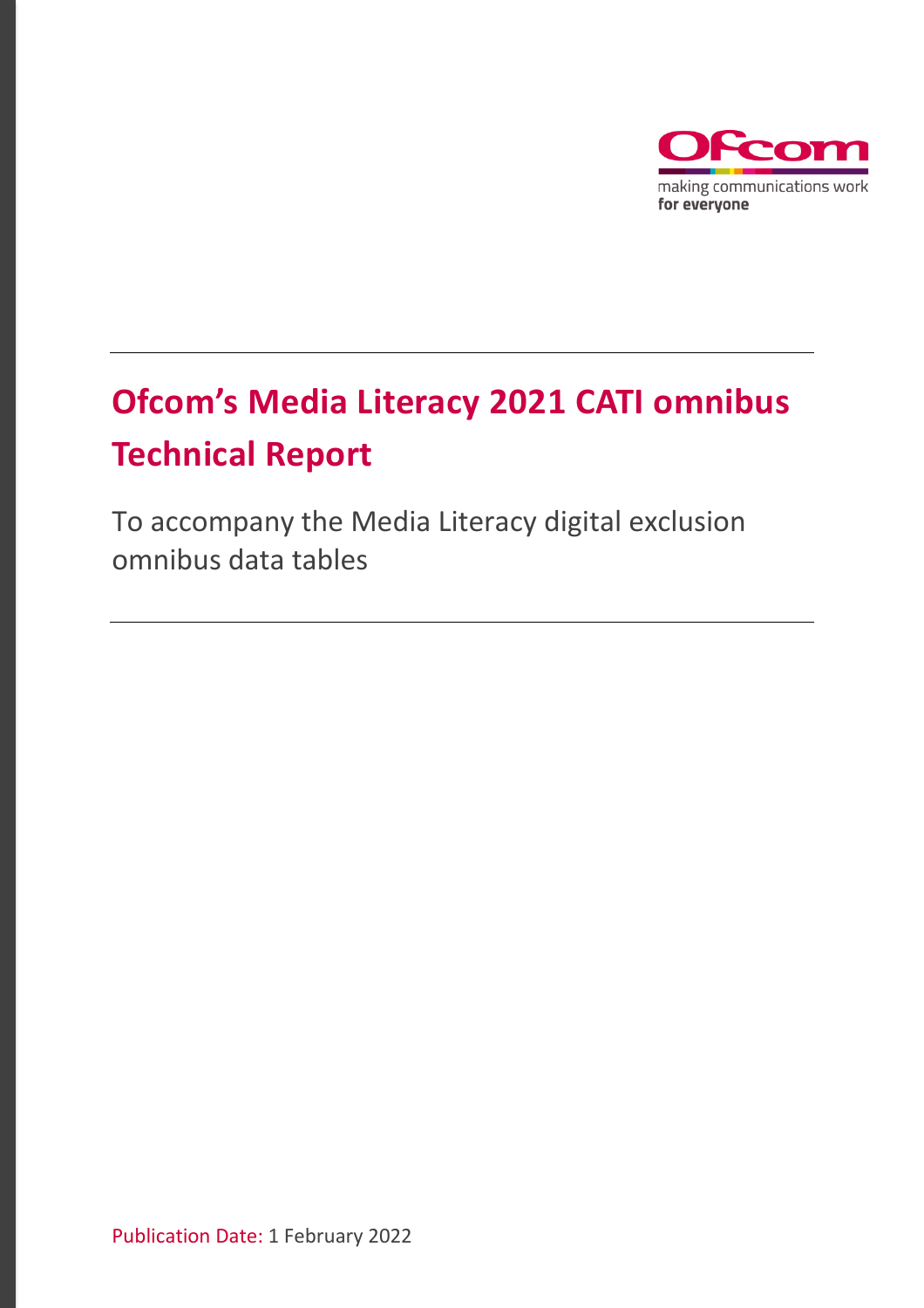### **Contents**

#### **Section**

| Preface                     |              |
|-----------------------------|--------------|
| Overview of the methodology | $\mathbf{R}$ |
| Weighting                   | 4            |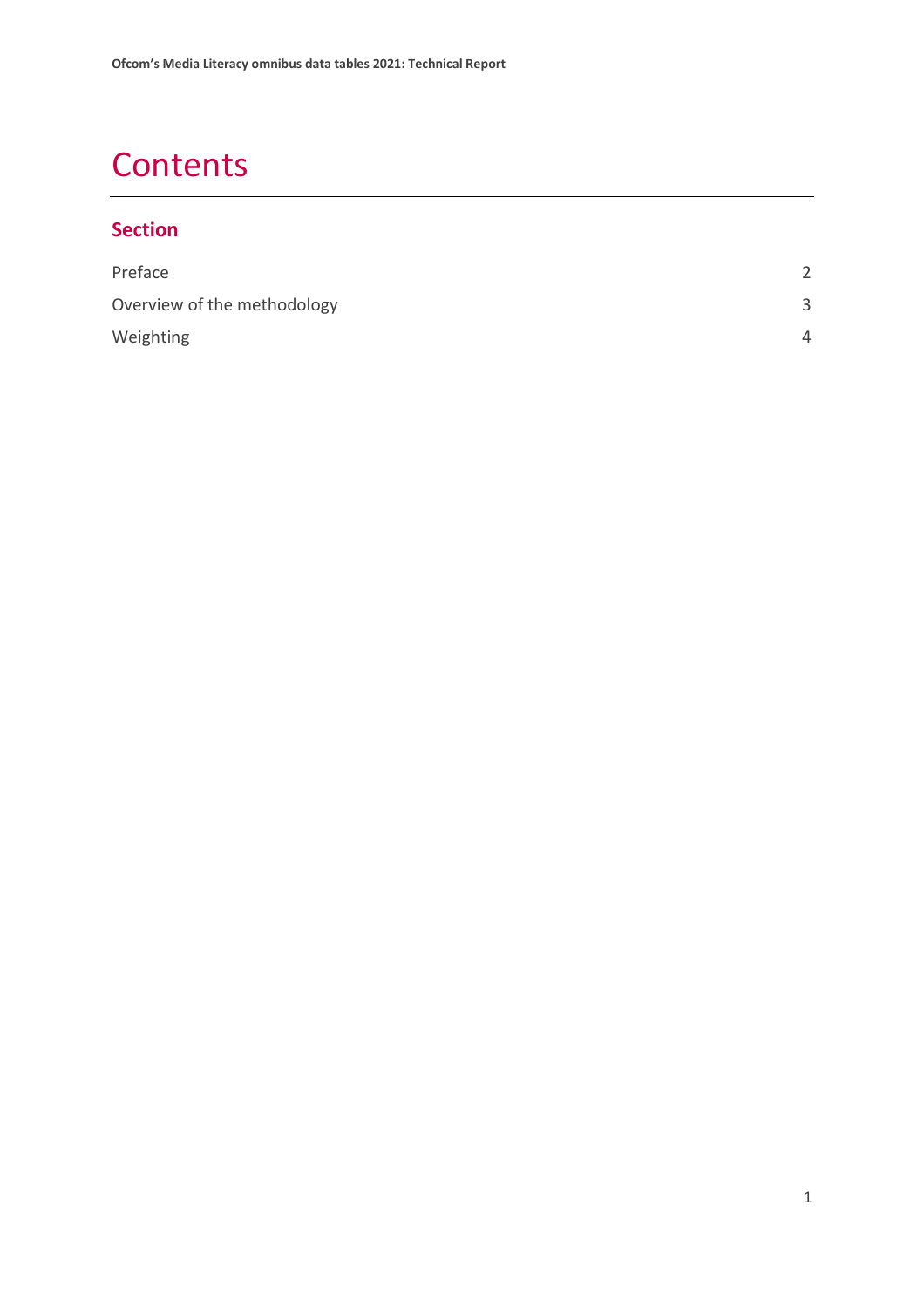### <span id="page-2-0"></span>Preface

This research was commissioned by Ofcom to provide detailed evidence on use of the internet at home or elsewhere, and children's access to appropriate devices at home for their schooling needs. Households without home access to the internet were asked further questions to understand their reasons for not having internet access at home.

Households with children of school age (4-18) were asked further questions to understand how they manage when access to an appropriate device for schooling needs is not available all of the time.

The questions that were fielded on this study related to the following areas:

- Access to the internet at home
- Access to the internet outside of home
- Proxy use of the internet and purpose of this proxy use
- Reasons for not having access to the internet at home
- Potential prompts/ reasons for going online at home in the next 12 months
- Number of children aged under 18 living in the household
- Stage of education for each child aged under 18
- Access to appropriate devices for children of school age for online schooling/ learning requirements
- How online schooling/ learning is managed if a suitable device is not available all of the time

The research was managed by Critical Research, with the interviews conducted by telephone via the Ipsos MORI weekly CATIBus survey in November and December 2021.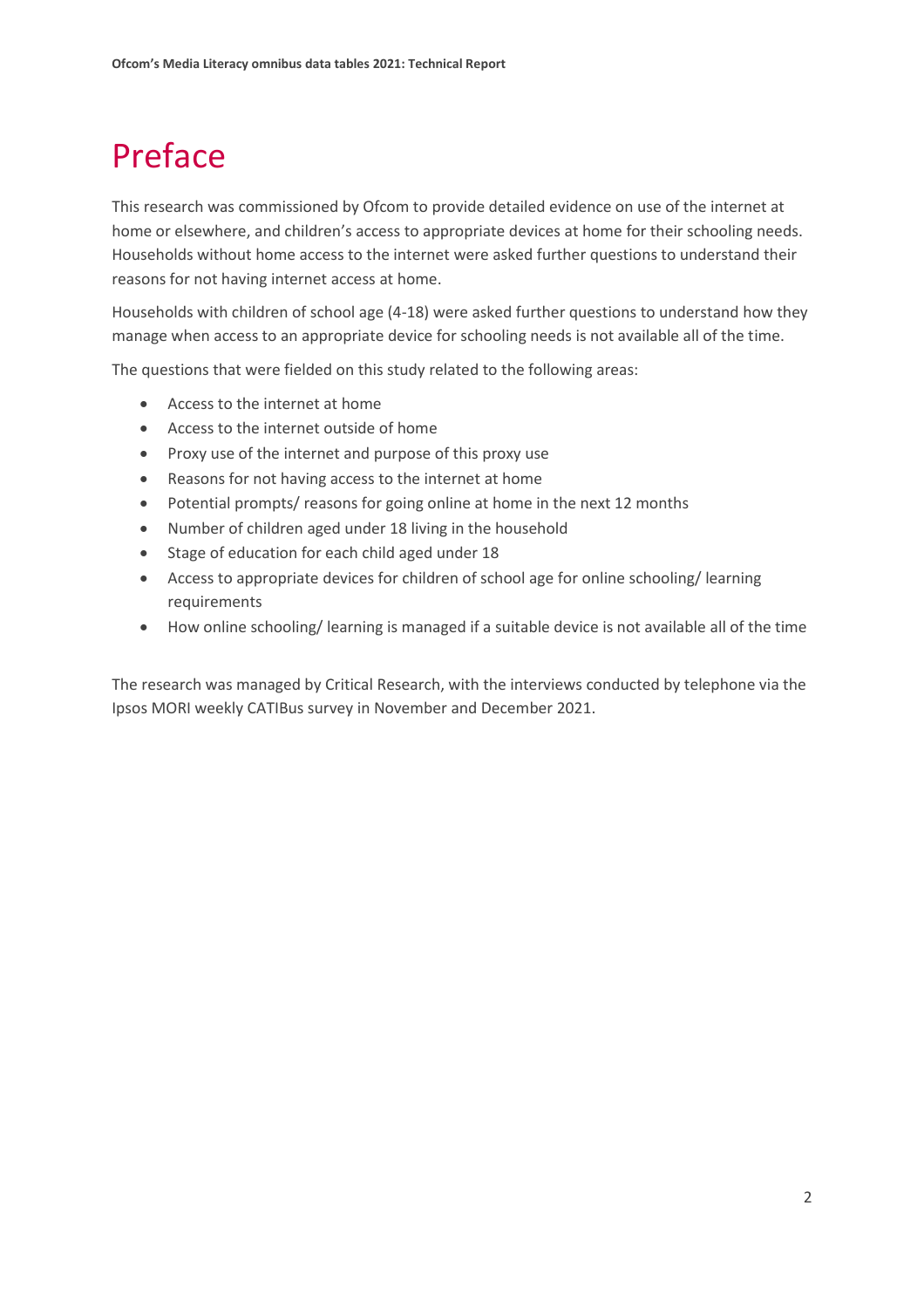## <span id="page-3-0"></span>Overview of the methodology

| <b>Methodology:</b>      | CATIBus (telephone) survey run by Ipsos MORI.                                                                                                                                                                                                                                                                                                                                                                                                                         |
|--------------------------|-----------------------------------------------------------------------------------------------------------------------------------------------------------------------------------------------------------------------------------------------------------------------------------------------------------------------------------------------------------------------------------------------------------------------------------------------------------------------|
| Core objective:          | To provide Ofcom detailed evidence of: i) access to and use of the internet<br>at home and reasons for not going online; and ii) access to appropriate<br>devices and the internet for home schooling for children of school age.                                                                                                                                                                                                                                     |
| Sample size:             | 3,143 (rolled across three waves).                                                                                                                                                                                                                                                                                                                                                                                                                                    |
| Fieldwork period:        | The fieldwork was carried out in three waves in 2021 (12 November to 18<br>November, 19 November to 25 November and 26 November to 5<br>December). We received a sample of c.1,000 respondents each wave.                                                                                                                                                                                                                                                             |
| Sample definition:       | UK adults aged 18+. Quotas are set on age, gender, working status and<br>geographical regions. The GB sample was supplemented with interviews<br>with households in Northern Ireland.                                                                                                                                                                                                                                                                                 |
| <b>Sampling process:</b> | Respondents are found and interviewed using random digit dialling (RDD)<br>for both landline and mobile as well as targeted mobile sampling. Mobile<br>numbers have a selection probability proportional to mobile network<br>market share, while landline numbers have a selection probability<br>proportional to their population distribution across Government Office<br>Regions. The split between mobile and landline is around 45% mobile and<br>55% landline. |
| Weighting:               | Where necessary, the data have been post-weighted to ensure they are<br>representative of the UK adult population. This sample was weighted to be<br>representative of the UK profile (including non-telephone owning<br>households) for the key demographic variables of: gender, age, nation/<br>region, social grade, working status and ethnicity.                                                                                                                |
|                          | Separate rim weights were applied to interlock age and gender, to the same<br>overall targets and the February/ March 2021 data. Further weights were<br>applied (via pre-weighting) to make the profiles within nation by age and<br>SEG consistent with the known ONS profiles.                                                                                                                                                                                     |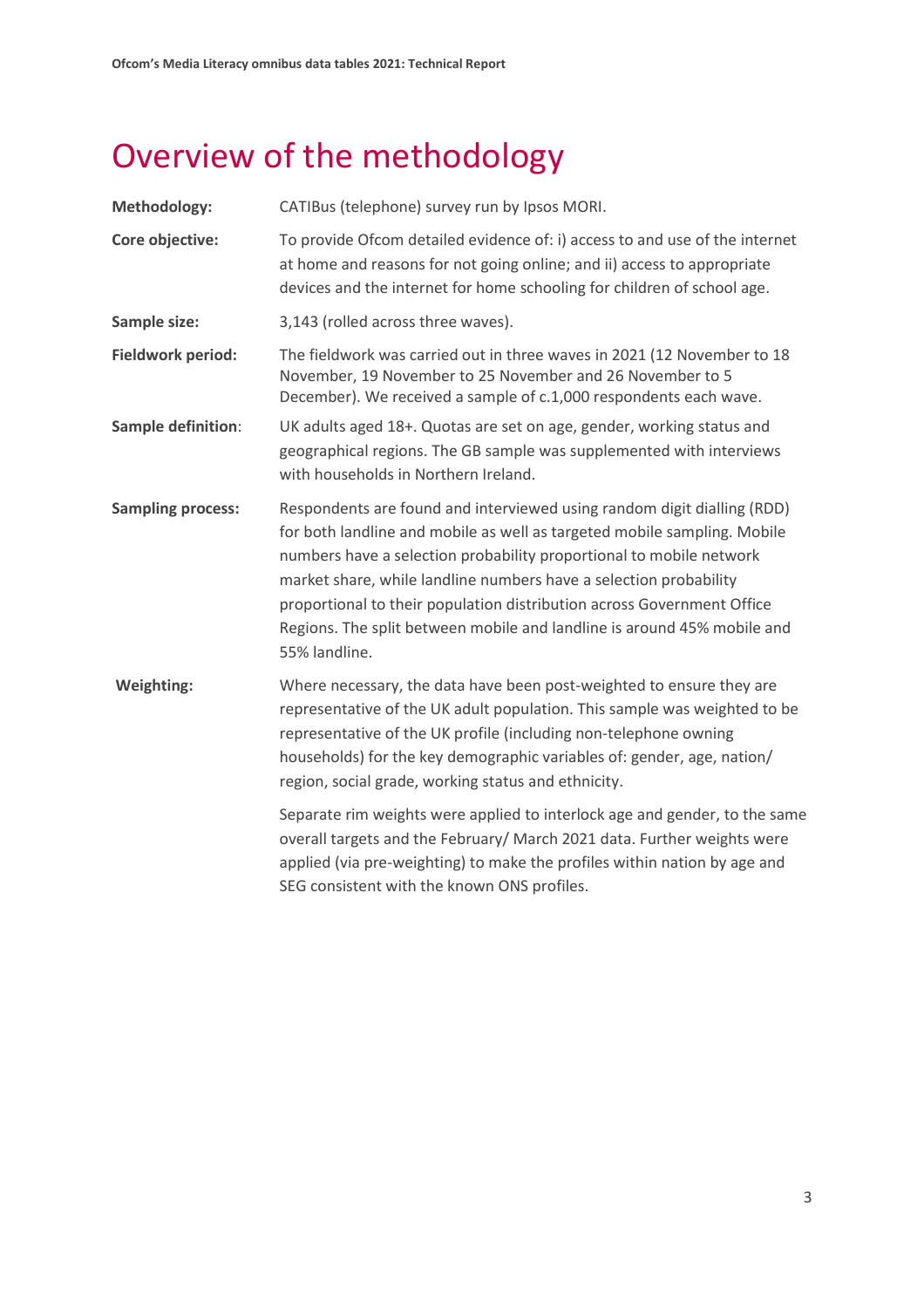### <span id="page-4-0"></span>Weighting

The data are weighted to the national UK profile using target rim weights for gender, age, nation/ region, social grade, working status and ethnicity.

The following table shows the final weighted sample profile and the interviews achieved.

| <b>Figures based on UK adults</b> | % Weighted | % Unweighted        |
|-----------------------------------|------------|---------------------|
|                                   | Profile    | Interviews achieved |
| Gender - Man 18+                  | 49%        | 48%                 |
| Gender - Woman 18+                | 51%        | 52%                 |
| $Age - 18-34$                     | 28%        | 24%                 |
| $Age - 35-54$                     | 33%        | 34%                 |
| $Age - 55-64$                     | 15%        | 16%                 |
| $Age - 65+$                       | 24%        | 26%                 |
| $SEG - AB$                        | 26%        | 24%                 |
| $SEG - C1$                        | 25%        | 37%                 |
| $SEG - C2$                        | 20%        | 15%                 |
| $SEG - DE$                        | 24%        | 19%                 |
| Working Status - working          | 59%        | 59%                 |
| Working Status - not working      | 41%        | 41%                 |
| Region - London                   | 13%        | 12%                 |
| <b>Region - South East</b>        | 14%        | 14%                 |
| Region - East of England          | 9%         | 9%                  |
| <b>Region - South West</b>        | 9%         | 7%                  |
| Region - East Midlands            | 7%         | 7%                  |
| <b>Region - West Midlands</b>     | 9%         | 8%                  |
| Region - Yorkshire & Humber       | 8%         | 8%                  |
| Region - North East               | 4%         | 4%                  |
| Region - North West               | 11%        | 10%                 |
| Region - Scotland                 | 8%         | 11%                 |
| Region - Wales                    | 5%         | 6%                  |
| Region - Northern Ireland         | 3%         | 4%                  |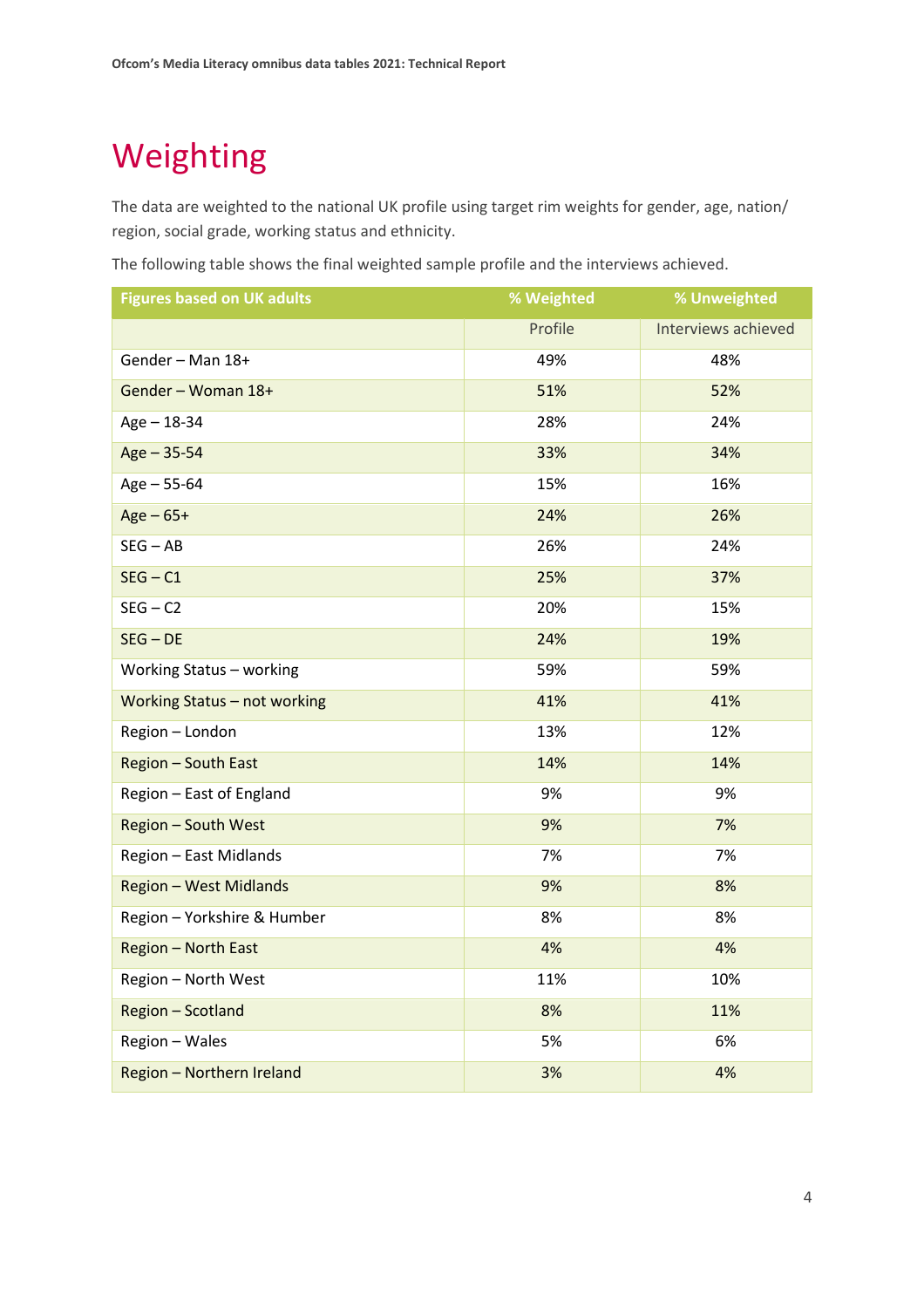#### **Guide to statistical reliability**

The variation between the sample results and the "true" values (the findings that would have been obtained if everyone in the target sample had been interviewed) can be predicted from the sample sizes on which the results are based, and on the number of times that a particular answer is given. The confidence with which we can make this prediction is calculated at the 95% limit. This means that the chances are 95 in 100 that the "true" values will fall within a specified range. As the sample is weighted, we need to use the effective sample size (ESS) rather than actual sample size to judge the accuracy of results. The following table compares ESS and actual samples for some of the main analysis groups:

|                               | <b>Actual interviews</b> | <b>ESS</b> |
|-------------------------------|--------------------------|------------|
| Total                         | 3143                     | 2,689      |
| Gender - Man 18+              | 1499                     | 1285       |
| Gender - Woman 18+            | 1628                     | 1391       |
| $Age - 18-34$                 | 759                      | 671        |
| $Age - 35-54$                 | 1067                     | 910        |
| $Age - 55-64$                 | 500                      | 421        |
| $Age - 65 +$                  | 817                      | 705        |
| $SEG - AB$                    | 745                      | 705        |
| $SEG - C1$                    | 1151                     | 1095       |
| $SEG - C2$                    | 464                      | 442        |
| $SEG - DE$                    | 587                      | 502        |
| Working Status - working      | 1846                     | 1578       |
| Working Status - not working  | 1284                     | 1100       |
| Region - London               | 370                      | 333        |
| Region - South East           | 427                      | 377        |
| Region - East of England      | 281                      | 246        |
| <b>Region - South West</b>    | 229                      | 205        |
| Region - East Midlands        | 225                      | 199        |
| <b>Region - West Midlands</b> | 264                      | 233        |
| Region - Yorkshire & Humber   | 236                      | 211        |
| Region - North East           | 128                      | 114        |
| Region - North West           | 321                      | 285        |